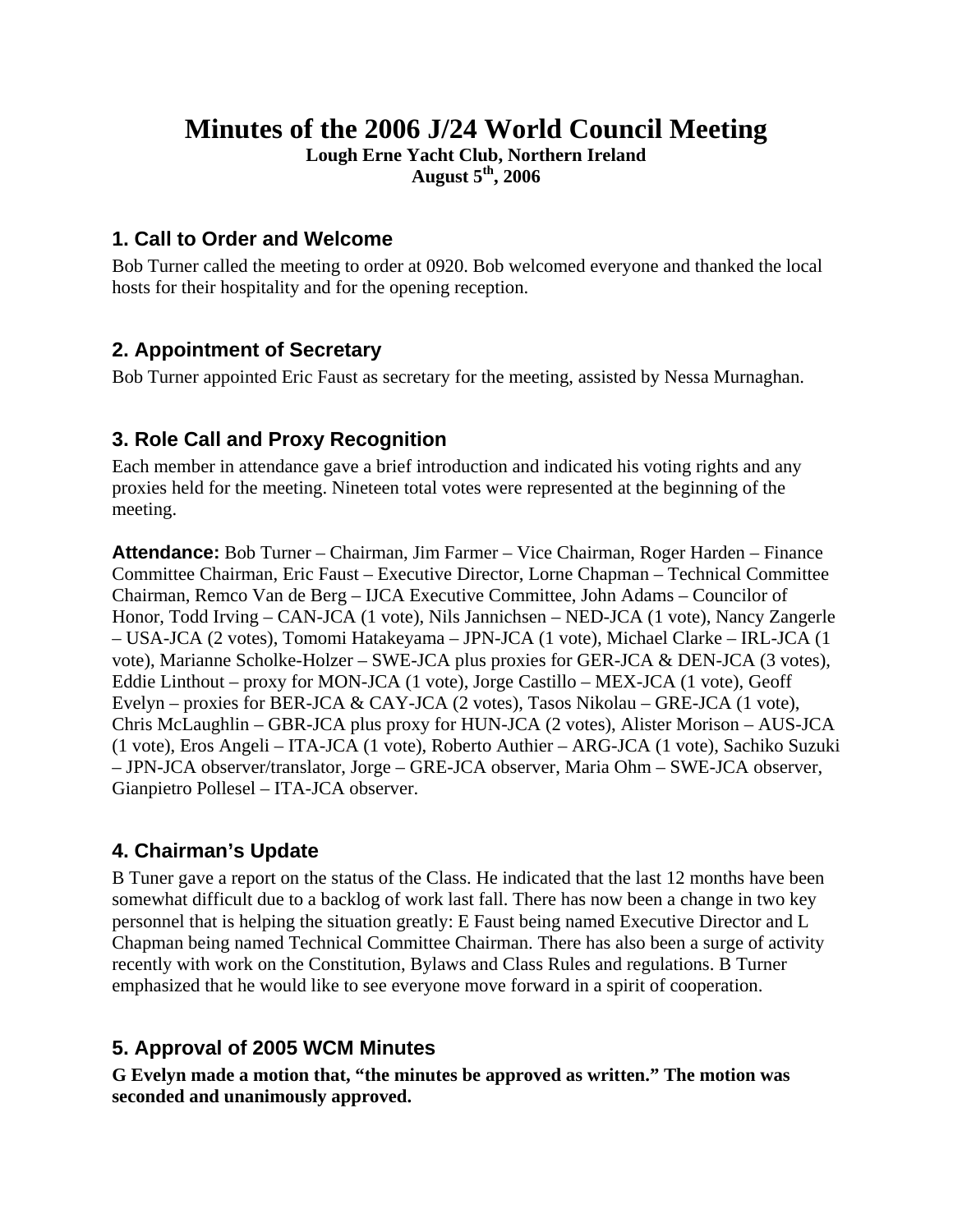## **6. Constitution and Bylaws**

G Evelyn gave a brief background on the purpose of the revision of the Constitution; namely to make the document consistent with itself, to remove ambiguity and to simplify and clarify the document. Also, there was a need to completely capture all the previously approved amendments to the Constitution that have occurred over the past three years. The proposed Constitution has been widely circulated and available for comment prior to the meeting.

G Evelyn then pointed out some of the major changes to the Constitution including how votes would be allocated to NJCAs (based on membership rather than the number of boats) and a section detailing how the Technical Committee is selected and formed. Also a section was added regarding members eligible for suspension from the Class.

R Harden clarified how the new voting rules would affect the NJCAs. The Constitutional revision would give each NJCA one vote plus one additional vote for every complete multiple of 250 members. No NJCA can have more the 1/5 of the total votes at a World Council Meeting. There was some discussion regarding IJCA membership. It was pointed out that there was no change to the classification of members in the Constitution. Members to the IJCA were those who had paid the annual subscription as prescribed by the Constitution. Each NJCA is responsible for how membership is handled within its own country.

After further discussion and clarification of various sections of the Constitution, **C McLaughlin made a motion that, "We approve the Constitution as written effective immediately, while allowing the Executive Committee to make proofreading and grammatical changes of a non-substantive nature subsequent to this vote." The motion was seconded and unanimously approved.** 

R Harden pointed out the need to recalculate the votes represented at the meeting based on the criteria in the revised Constitution. Based on membership, ITA-JCA and JPN-JCA now have two votes. The USJCA now has five votes, can only use four at this meeting based on the 20% rule. Total votes at the 2006 J/24 WCM is now 23.

G Evelyn then spoke briefly about the Bylaws stating that there had no changes since last year except for 4.7 and 4.8. There was some discussion about the list of requirements for selection of members for the International Technical Committee. It was agreed that the WC supported the concepts laid out in Bylaw 4.8 stating what qualifications are sought for ITC members. N Zangerle indicated that she disagreed with Bylaw 4.4 stating that it put too much burden on the hosts of continental championships. She suggested that all of Bylaw 4.4, except 4.4.7, be removed.

**M Clarke made a motion that, "We approve the proposed Bylaws subject to understanding that the executive Committee will make such amendments as will cater to the comments regarding Bylaw 4.4 raised at this meeting. The motion was seconded by G Evelyn. After some further discussion, the motion was carried by a vote of 14 in favor and 9 opposed.**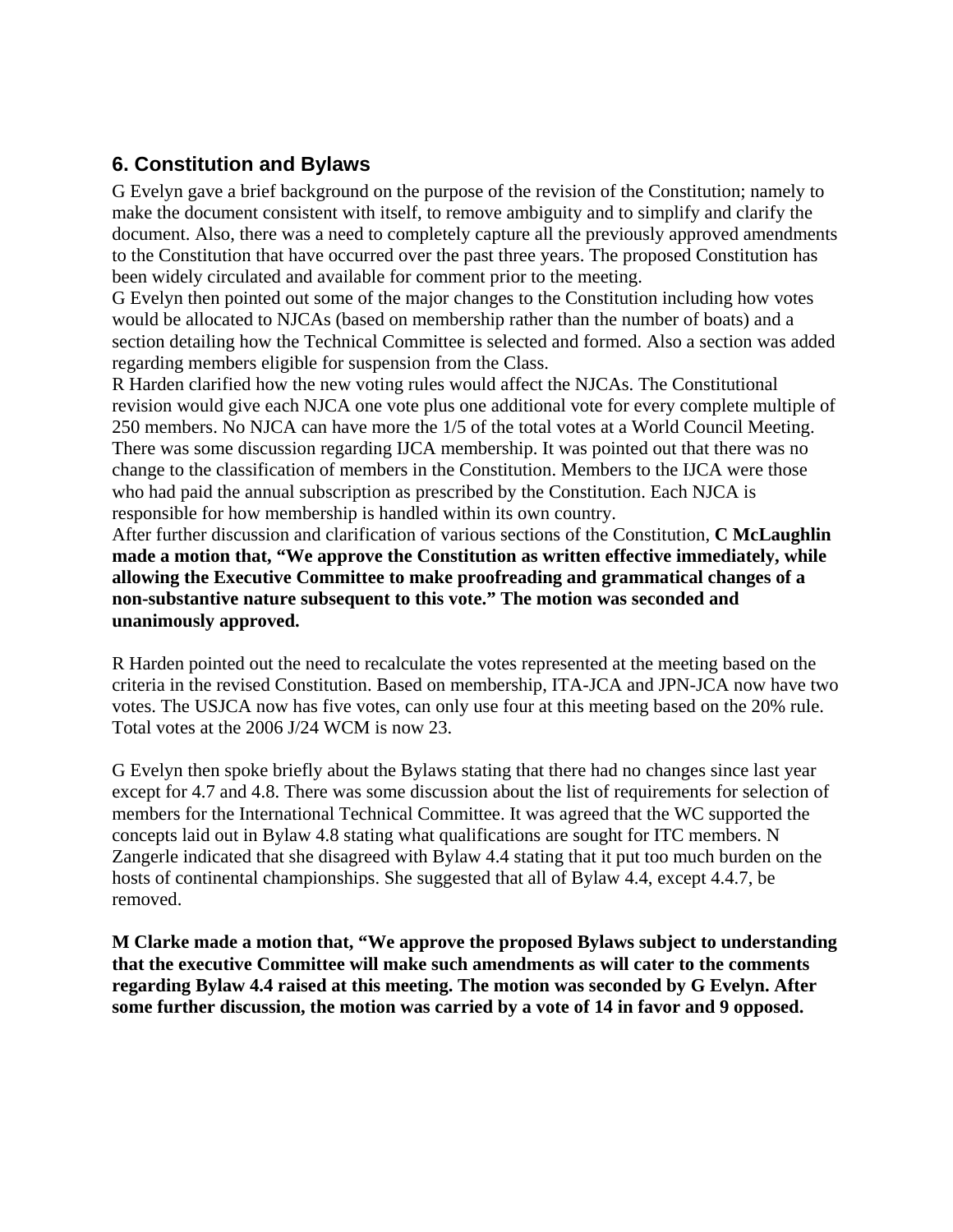### **7. Elections**

**J Adams made a motion to accept the following slate of officers: B Turner – Chairman, J Farmer – Vice Chairman, L Chapman – Technical Committee Chairman, R Wolfs – Past Chairman, N Zangerle – Marketing/Promotions Committee Chairman. The motion was seconded and unanimously approved.** 

J Adams stated that G Evelyn was standing down as a member of the Executive Committee and then made a **motion "that Alyn Stevenson (AUS-JCA) and R v d Berg (NED-JCA) be members of the Executive Committee." The motion was seconded and unanimously approved.** 

**L Chapman made a motion "to approve the slate of ITC members as follows: Lorne Chapman CAN-JCA, Member since 2004, Chairman Elect Nils Jannichsen NED-JCA, Member since 2005 Stuart Jardine GBR-JCA, Member since 2002 Hank Killion, Member since 2002 (Designer's Appointee – not subject to WCM approval) Gunther Muller BRA-JCA, Member since 2005 John Peck USA-JCA, Member since 1986 Kenneth Porter MEX-JCA, Member since 2002 Reid Stava USA-JCA, Member since 1993 Tim Winger USA-JCA, New member Alyn Stevenson AUS-JCA, Advisor" The motion was seconded and approved by a vote of 17 in favor and 6 opposed.** 

**J Adams made a motion that "As a representative from the host country for the next World Championship, Jorge Castillo (MEX-JCA) be added to the Executive Committee." The motion was seconded and unanimously approved.** 

#### **J Adams made a motion that, "In recognition of his contribution to the J/24 Class, Geoff Evelyn be named a Councilor of Honor for the IJCA."**

B Turner then presented a plaque in recognition of John and Lisa Peck's outstanding contribution to the IJCA over the past years.

M Clarke made a comment that the IJCA should expand the number of non-officeholders on the Executive Committee in order to have an opportunity to include more representation for the South American continent. Although it was indicated that the Executive Committee was very satisfied with its current number of members, B Turner invited R Authier to bring forward a willing volunteer from South America who could represent the continent on the Executive Committee for the coming year on an informal basis until the proper changes can be made to create a formal position on the committee.

## **8. Review of Reports**

#### **8.1 NJCA Reports**

Each NJCA representative gave a brief report on the status of his home Class.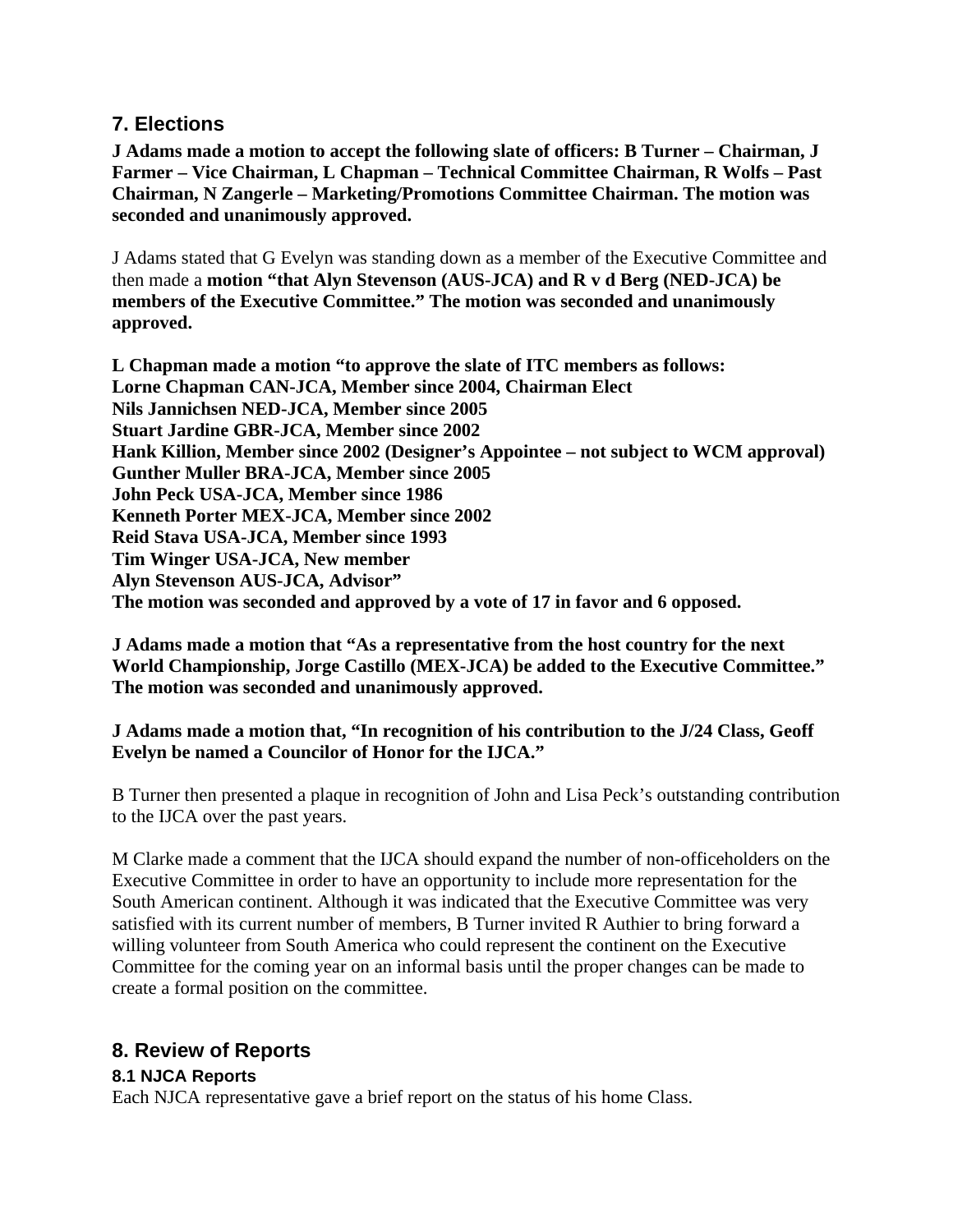#### **8.2 Executive Director's Report**

E Faust stated that the transition of the Class office had gone smoothly with a minimal disruption in Class services. The Class yearbook has been published and the contribution of N Zangerle to that process was acknowledged. Memberships from the NJCA have been coming in on pace with last year's numbers. A online credit card acceptance form has been created to facilitate the transfer of money internationally. Eric concluded by stating that he is happy to discuss any problems or suggestions with anyone.

#### **8.3 Marketing and Promotions**

N Zangerle followed up with discussions from last year's meeting regarding branding the class and use of the J/24 logo. J/Boats is opposed to changing the logo, but has agreed to allow the Class to use the logo without reference to J boats. There would be limitations if merchandising through a  $3<sup>rd</sup>$  party. There are existing trademarks for the J/24 logo in the EU and the U.S. Further licensing of the logo will need to occur on a country-by-country basis. Nancy has had some discussion with J/Boats to develop a system for NJCAs to use the J/24 logo for promotional fundraising efforts, but nothing is in writing at the moment.

N Zangerle mentioned that obtaining information for the Class yearbook had been difficult, with minimal responses to email requests. R Authier mentioned that translating reports to English was part of the problem. E Faust indicated that the Class office could arrange to translate reports. N Zangerle displayed and distributed a poster that the USA-JCA had created to promote regattas for 2006. She indicated that a similar poster template could be created for use in other NJCAs if there was a desire for such.

N Zangerle also asked that each NJCA send to her a list of non-Class sanctioned events that were using J/24s. Obtaining this list could be good for promoting the popularity of the Class.

#### **8.4 Technical Committee Report and Rule Changes**

L Chapman referenced his previously circulated report regarding the recent achievements of the Technical Committee as well as the committee's agenda for the coming year. The committee is working on a system to have measurement certificates in a database that would be accessible through the internet. Regatta organizers and others will then be able to check on boats entering regattas in real time. Ideally, we would like to tie this into the membership process for the Class. L Chapman then indicated that one challenge is that there are many boats around the world that are not in the current database and there may be a call for help in collecting information in the future.

L Chapman then referred the group to his previously circulated document outlining the proposed changes to the Class Rules.

#### **R Harden made a motion to, "Amend the current Rule 3.7.3 as follows:**

**The all-up weight for racing, excluding the crew, shall be not less than 1345 kg. This weight shall include all items in Rule 3.7.1, items specified in Rules 3.8.5 through 3.8.10 (Equipment to be Carried When Racing), Rules 4.1.1 through 4.1.6 and 4.1.8 through 4.1.10 (Safety Rules When Racing), and Rules 6.1.1 through 6.1.26 (Optional Equipment). All of the above items shall be itemized and listed on the Inventory of Required and Optional Equipment, which shall be carried aboard the yacht and be available for inspection by race authorities. This inventory shall also list any correctors required under Rule 3.7.2. Specifically excluded from counting as part of all-up weight for racing are sails**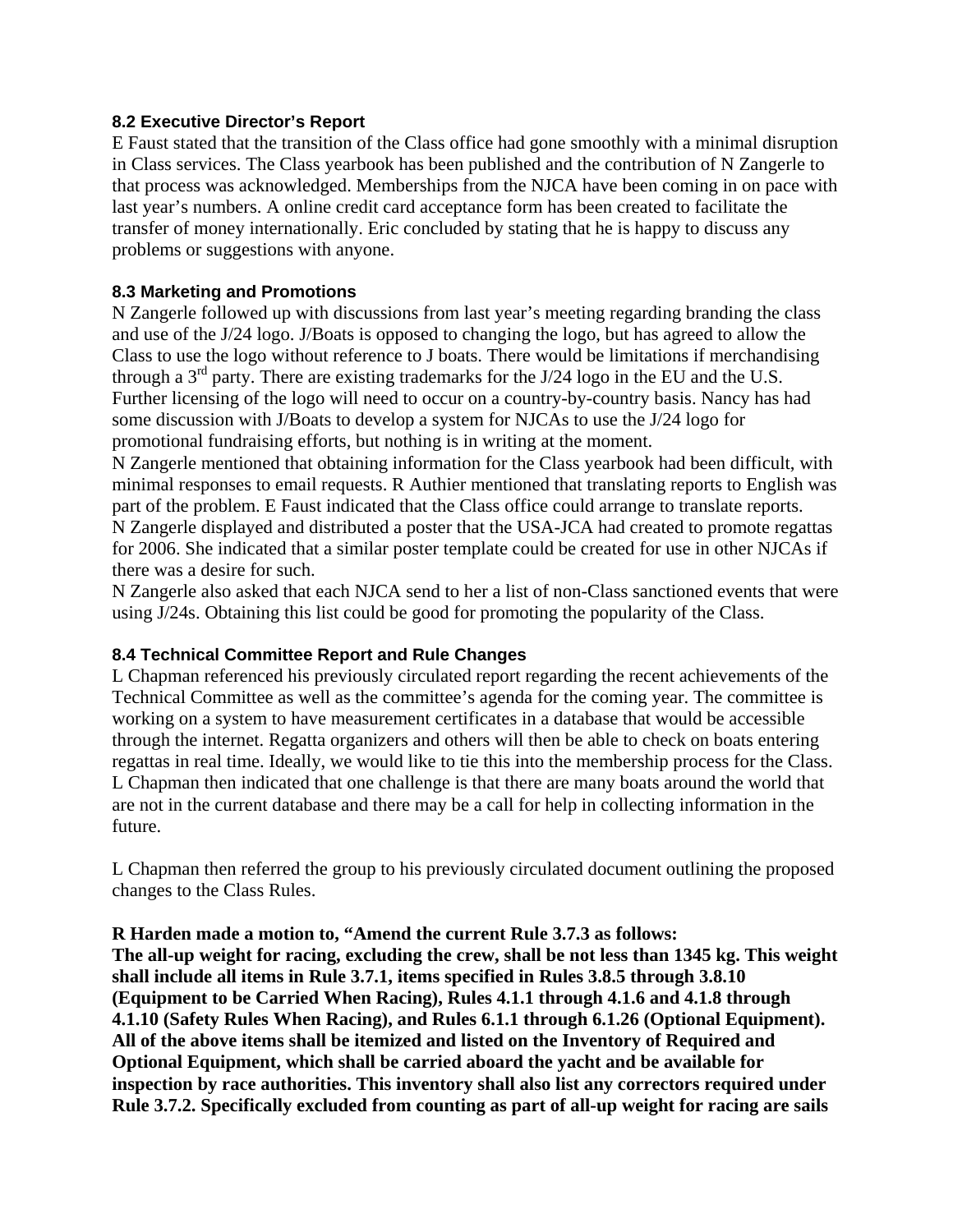**(Rules 3.6), life jackets or personal buoyancy equipment (Rule 4.1.7), personal clothing and gear, food, galley ware and stores, and liquid beverages other than those allowed under Rule 6.1.26. The all-up weight for racing may be checked by hoisting the boat without the crew and specifically excluded items."** 

**The motion was seconded and approved by a vote of 21 in favor and 2 opposed.** 

**R Harden made a motion to, "make no change to Rule 3.6.1." The motion was seconded and unanimously approved.** 

**G Evelyn made a motion to "make no change to Rule 4.1.7." The motion was seconded and unanimously approved.** 

**N Zangerle made a motion to, "Modify the official Class Measurement Certificate - List of Required and Optional Equipment (Part C) to conform to new Rule 3.7.3." The motion was seconded and approved by a vote of 22 in favor and 1 opposed.** 

**J Farmer made a motion to, "Amend the current Rule 3.2.4 as follows: The cabin moulding on the starboard side aft of the main bulkhead shall be fitted with a basin, sink or stove." The motion was seconded and approved by a vote of 22 in favor and 1 opposed.** 

**R Harden made a motion to, "amend the current Rule 3.8.5 as follows: A minimum of one bucket of minimum capacity 9 liters." The motion was seconded and unanimously approved.** 

**R Harden made a motion to, "amend the current Rule 3.8.7 as follows: One anchor with or without chain of combined minimum weight of 6 kg attached to a minimum of 40 m of not less than 8mm rope. When carried, anchor chain shall be attached to the anchor and shall not be stowed on or under the cabin sole over the ballast keel. The minimum weight of the anchor shall be 3 kg and the maximum weight of the chain carried shall not exceed 6 kg." The motion was seconded and unanimously approved.** 

**R Harden made a motion to, "delete the current Rule 3.8.9 and replace it with the following:** 

**There shall be a minimum of 2 liters of motor fuel carried in reserve when the boat crosses the finish line for the last race of the day." The motion was seconded and unanimously approved.** 

**A Morison made a motion to, "delete current Rule 4.1.2 and make it read 'not in use.'" The motion was seconded and approved by a vote of 20 in favor and 3 opposed.** 

**R Harden made a motion to, "delete current Rule 4.1.4 and make it read 'not in use.'" The motion was seconded and approved by a vote of 22 in favor and 1 opposed.** 

**R Harden made a motion to, "renumber Rule 4.1.5 to 6.1.28, thus making the flashlight Optional Equipment." The motion was seconded and unanimously approved.**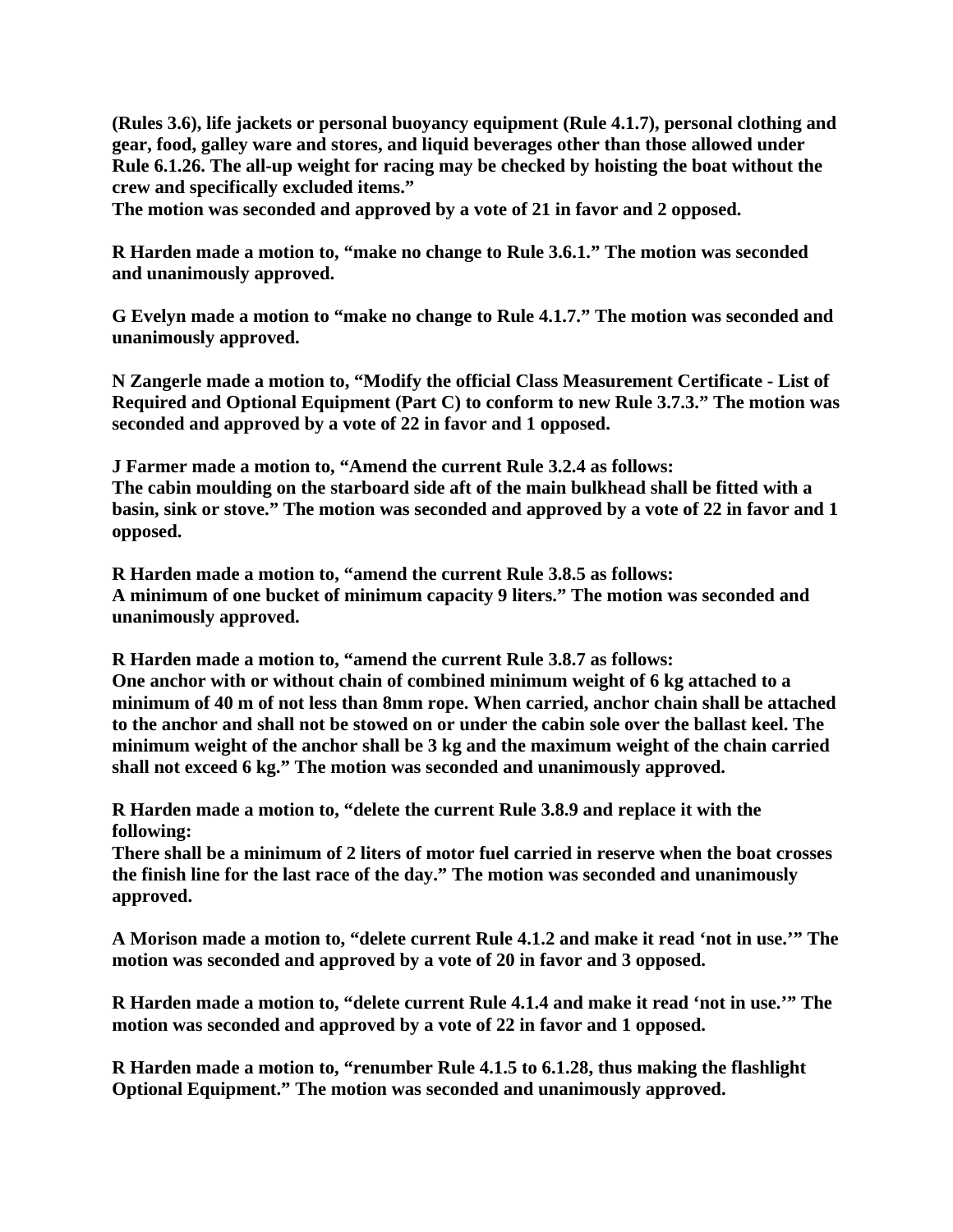**R Harden made a motion to, "amend the current Rule 2.5.2 as follows: The boat's sail number shall be her hull number unless otherwise prescribed by the owner's National Authority. When a boat is chartered or loaned the boat's sail number may be that of the member who chartered or borrowed the boat." The motion was seconded and unanimously approved.** 

**L Chapman made a motion to, "amend the current Rule 5 as follows:** 

**5. CREW** 

**5.1 The crew shall consist of not less than three persons and total crew weight (in swim wear) shall not exceed 400kg at weigh-in prior to the start of a regatta.** 

**5.2 A crew nominated or listed for a regatta or a series of races held over consecutive days including any lay day, shall remain the same throughout the event unless substitution is scheduled at registration. Crew changes not declared at registration require advance written approval of the jury or protest committee, and will only be granted in exceptional circumstances.** 

**5.3 For World championship and Worlds qualifier regattas if there is a substitution for the helmsperson, he/she must be one of the crew nominated at registration."** 

**After discussion, the motion was tabled without a second. It was recommended the ITC work on revising the proposal.** 

**N Zangerle made a motion that, "the ITC draft a rule which modifies current Rule 3.8.3 such that the primary winches currently installed on newly built boats are deemed legal with regards to their drum diameter." The motion was seconded and unanimously approved. This new rule proposal will be sent to the World Council for approval by email at a later date.** 

**N Zangerle made a motion to, "delete current rules 9.1, 9.1.1 and 9.1.2 and replace them with consolidated Rule 9.1.1 as follows:** 

**World and Continental Championships shall be conducted in accordance with the Regatta Regulations of the IJCA." The motion was seconded and unanimously approved.** 

**G Evelyn made a motion to, "amend the current Rule 4.1.8 as follows: A minimum of one throwable lifesaving device with sea anchor attached, on deck and ready for use." The motion was seconded and unanimously approved.** 

**R Harden made a motion to, "amend the current Rule 4.2 as follows: The Notice of Race shall prescribe safety equipment required in the jurisdiction in which the event is held." The motion was seconded and unanimously approved.** 

**R Harden made a motion to, "add the following note to the 'Keel Bottom Shape' diagram on Plan C of the Class Rules:** 

**Maximum 90 degrees at 260mm from trailing edge.** 

**On the bottom flat, add 'Maximum 15mm'"** 

**The motion was seconded and approved by a vote of 22 in favor and 1 opposed.** 

**R Harden made a motion to, "To amend the current Rule 6.1.2 as follows:**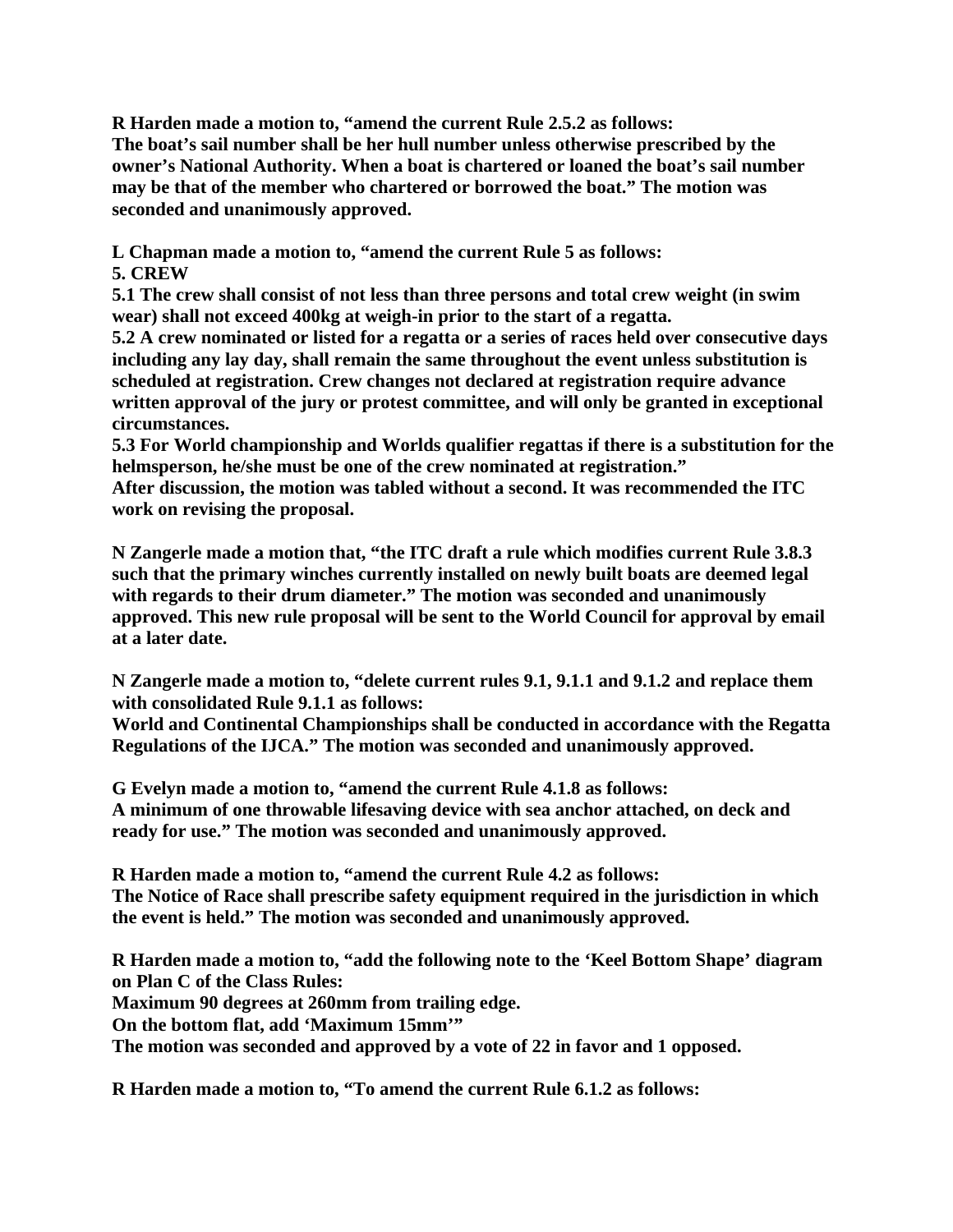**Two secondary winches with a drum diameter not exceeding 70mm. These may be used to sheet the tails of all running rigging.** 

**G Evelyn made a motion to, "amend Plan A (Deck Layout) as follows: (Optional) Anti-abrasion strips of any material on the aft edge of the upper deck at the companionway." The motion was seconded and unanimously approved.** 

L Chapman gave a report on the status of the Regatta Regulations and proposed the formation of small advisory committee to help complete the process of finishing a reworking of the document. Lorne stated that with a working group he could have a draft available in two months time. General discussion from the group indicated that the process and system for funding the ITC members attendance at Continental and World Championships be spelled out clearly in the regatta regulations. B Turner tasked L Chapman with forming a advisory committee and finishing the document in time for publication in the Class Rule Book.

L Chapman gave a presentation regarding a new measurment system being developed to measure the position of the mast on the boats. The ITC will collect more data at future regattas and make a subsequent report to the World Council.

#### **8.5 Financial Report**

R Harden gave a report on the Class finances. The class is in good financial shape with revenue coming in as expected. We are projecting a net income of approximately \$6,600 at the end of the year, increasing net assets to approximately \$68,000. Details of the financial statements will be posted on the website for further review. At this time, with the transition of the Class office, the Class should have available funds to fund promotional efforts.

As approved at last year's World Council Meeting, memberships for 2007 will be \$13 each, of which \$5 will be allocated to the promotional fund. The IJCA yearbook will be funded from the promotional budget, and any cost savings realized in the production process will be used for additional promotional activities. Looking at the financial reports for this year, the IJCA will be able to credit back each NJCA for shipping charges incurred during 2006. Additionally, shipping charges will be covered by the IJCA in the future. **R Harden then made a motion that the IJCA budget for the next fiscal year be approved as presented. The motion was seconded and unanimously approved.** 

R Harden requested that the subcommittee working to fine-tune the Regatta Regulations outline the costs of the ITC involvement in the World and Continental Championships. This would assist regatta organizers in their planning and budgeting as well as allow the IJCA to budget more accurately as well.

### **9. Submissions**

### **2009 World Championship Bid – Annapolis, Maryland, USA**

A proposal to host the 2009 J/24 World Championship was previously circulated as prepared by the Annapolis, Maryland Fleet 6. The proposed dates for the event are May 7-15, 2009. **G Evelyn made a motion, "that the bid be accepted as presented." The motion was seconded and unanimously approved.** 

#### **2010 World Championship Bid – Sweden**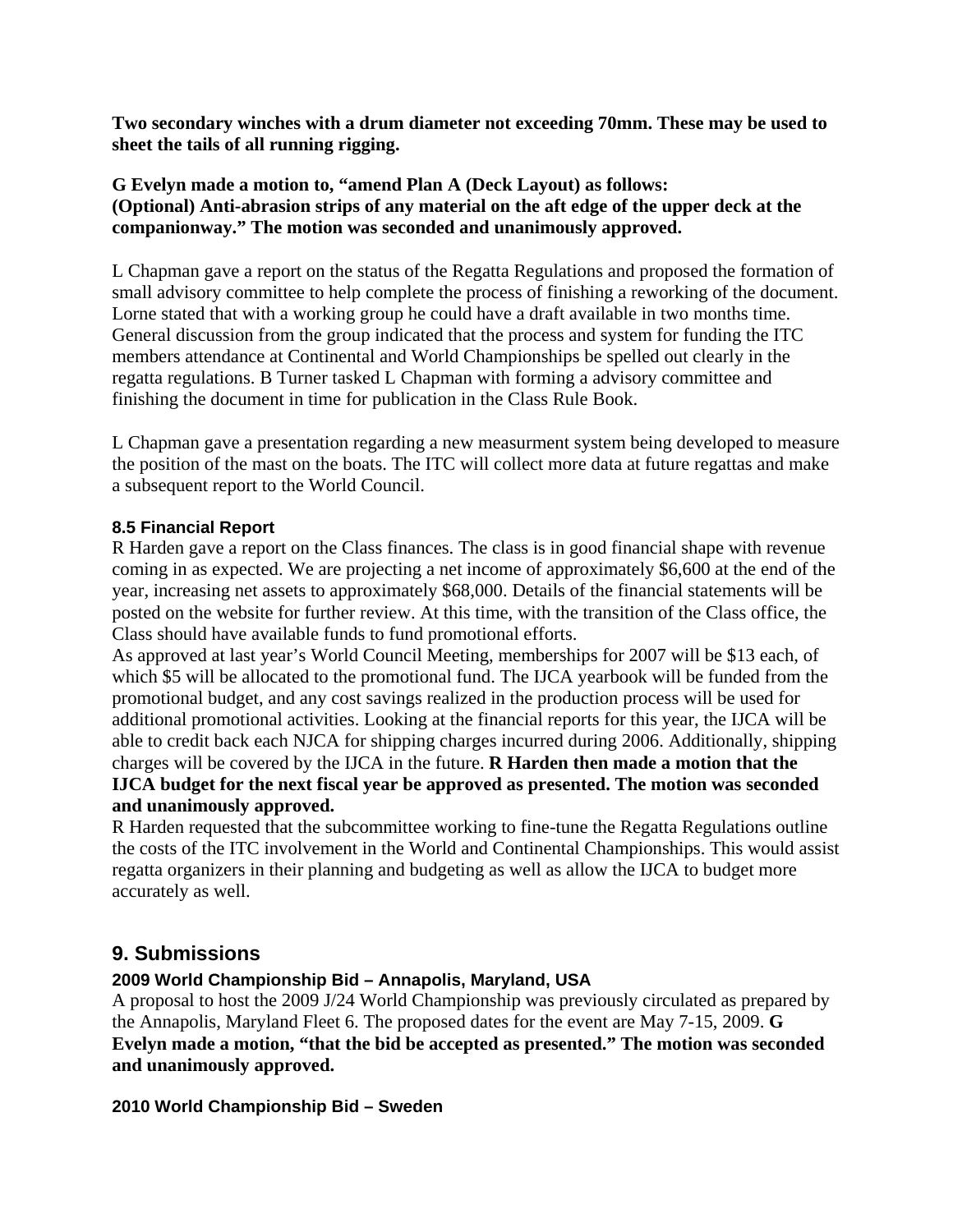The rotation for the World Championship is to hold the regatta in Europe in 2010. Sweden presented a bid proposal to host. The bid was noted by the World Council and it was decided to take action on this bid, or any others, at the next World Council meeting.

## **11. Vision for the Future**

B Turner stressed that he would like to create a coherent plan how the IJCA will move forward. He asked for ideas from the group regarding specific actions the IJCA can take to help grow the Class as well as volunteers to lead these initiatives.

T Irving would like see the reinstatement of a Youth North American/World Championship to promote the Class to young sailors. C McLaughlin indicated that he could work with Todd to develop a "youth initiative" in coordinating Europe and North America.

B Turner presented a new perpetual trophy which he was donating to the Class. It is to be awarded to the highest placing helmsperson under 30 years of age at the World Championship.

N Zangerle gave a brief report on Women's Open Championship held in Marion, Massachusetts. It was a highly successful event which attracted a number of sponsors and was well received by the yacht club. 18 boats in attended including a team from Argentina. Moving forward, the IJCA would like to host this event in Europe in 2007 and then rotate back to the U.S. in 2008. The Marion fleet has already expressed interest in hosting the event again. Nancy also suggested that perhaps the Women's Open could be combined with the Youth Championship in order to leverage facilities and charter boats. B Turner suggested that N Zangerle work with T Irving and C McLaughlin to look into coordinating this.

M Clarke suggested that the IJCA set in motion a study of how NJCA do things at national level and develop a list of best practices that can be shared. B Turner asked that M Clarke take the lead on devising and implementing this study. Additionally, M Clarke suggested that promoting J/24s for match racing events and creating J/24 specific "celebration events" are a good way to attract attention for the Class.

B Turner suggested that the IJCA needs to start planning for a 30<sup>th</sup> Anniversary event in 2008. Brad Read had hosted an excellent event in 2003, and we should look into having the 2008 event in Newport, Rhode Island as well. It was mentioned that the  $30<sup>th</sup>$  Anniversary celebration would not have to be a single event but could be a series of events.

C McLaughlin suggested that we could develop a lead up to 2008 by bridging several events in 2007. We could time a 2008 event so that the high profile America's Cup sailors would be available to attend. We would need to hold the event in a location with a large population of available boats. It was also suggested that the IJCA should develop a more attractive website for new sailors that would highlight the strengths of the J/24 Class. R Harden added that there are advantages to having consistency among all the NJCA websites and if they were linked and leveraged together. T Irving suggested that the IJCA website should have a world map on its home page that could direct people J/24 activity in their area.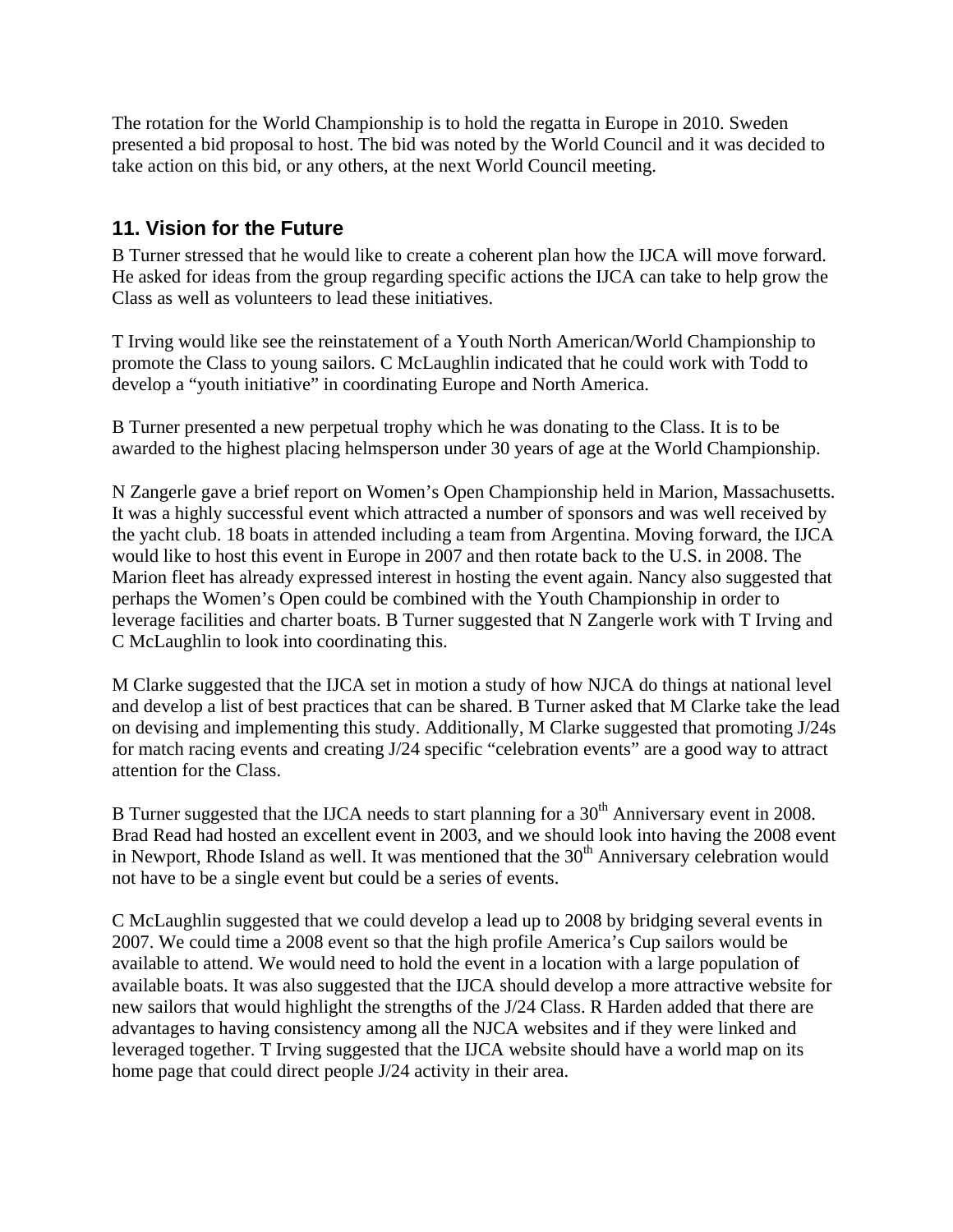M Scholke-Holzer mentioned that the SWE-JCA has had recent success contracting with an event promotions company to obtain sponsorship and handle the media and publicity for their events. She suggested that the IJCA could use a single event company to do the same on a worldwide basis in order to bring consistency to events.

T Irving clarified that R vdBerg's idea for a  $30<sup>th</sup>$  Anniversary event would be to hold J/24 regattas on each continent on the same day such that we could create a 24 hour worldwide sailing event. Competitors could be assigned to teams (red, blue etc.) at each event and the teams could be scored on a global basis and results compiled on a single website.

E Linthout mentioned that he had started a sailing association for disabled people using J/24s. This has been successful for the last three years and there are many regattas in Italy for disabled sailors. B Turner suggested that this could tie in with achieving a charitable status for the IJCA and accepting donations from the public.

R vdBerg described a company in Holland that animates sailing races using GPS devices attached to the boats. The NED-JCA has been asked to help develop this and he will keep the group posted on the status.

C McLaughlin suggested that in the long-term we should realize that there are a number of competing sailboats in the market. We should look at simplifying the boat and making it as cost effective as possible in order to make the J/24 accessible to those who might not normally choose to sail one. We should all be generous with lending our boats to others in order to promote J/24s on a grassroots level.

C McLaughlin suggested that the IJCA should seek a global sponsor. N Zangerle mentioned that she was looking into that in an attempt to find multi-year sponsors. She has been talking to sailmakers to determine their level of interest. Exclusive sponsorships could be developed with global branded companies to become the "official XYZ of the J/24 Class." J Castillo stated that this needs to be handled carefully in order to avoid any conflicts with existing regatta sponsors.

B Turner thanked everyone for their ideas and input, but reinforced that we need to take action on these initiatives. Our purpose should be to serve the members of the Class.

## **12. Date and Place of Next World Council Meeting**

R Harden suggested that the World Council Meeting be held in the country that will host the World Championship in the subsequent year, i.e. one year in advance of the World Championship. This would standardize the location in the future and depoliticize the process of choosing the meeting site. Thus, the **2007 World Council Meeting will be held in Italy**, host of the 2008 World Championship. Italy accepted the offer to host the meeting and will coordinate the date with the IJCA before announcing the specific location of the meeting.